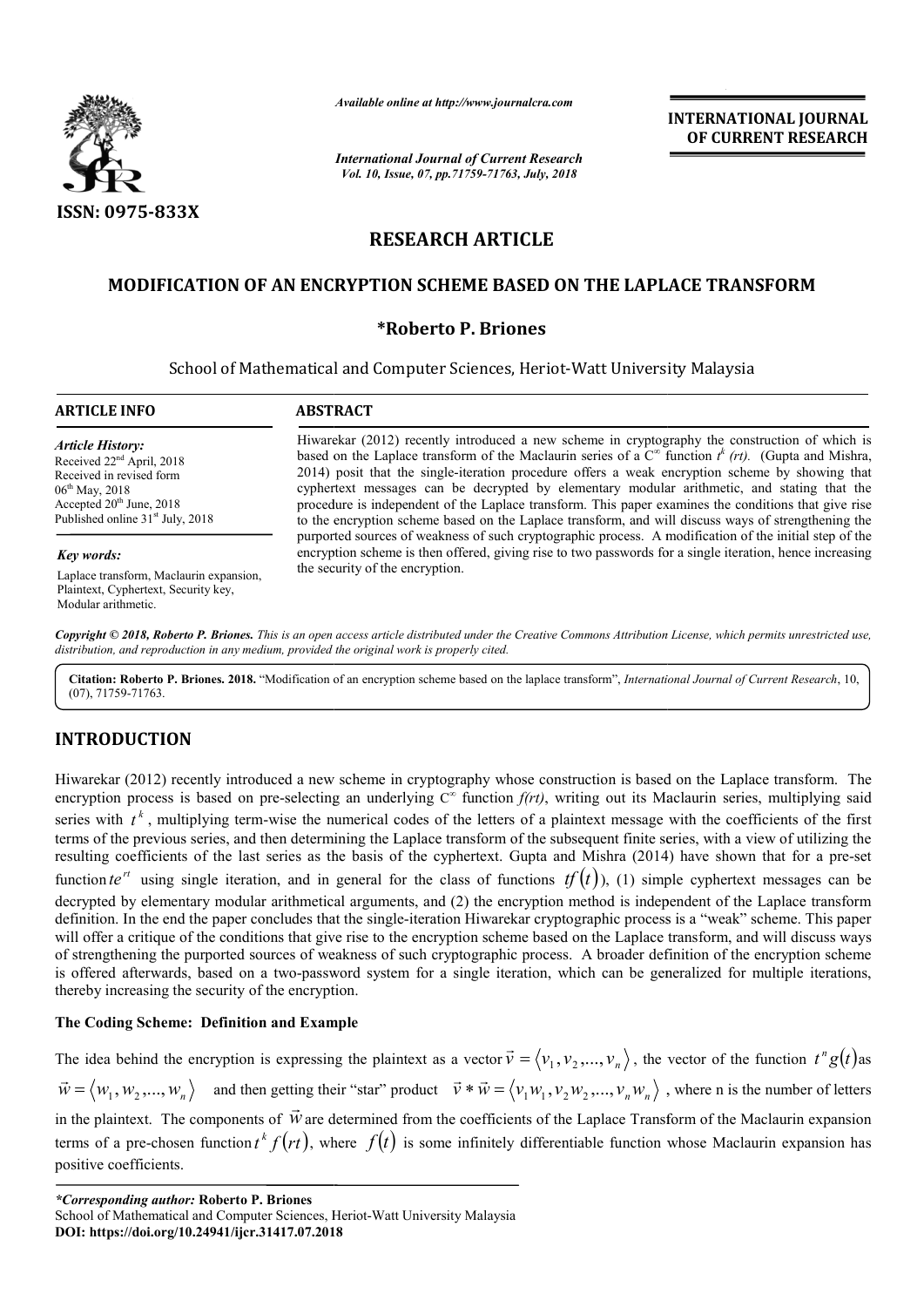The cyphertext for a plaintext is then formed by corresponding the letter with its order in the alphabet. Without loss of generalization, we can define the substitution function  $\phi$  so that  $\phi(A)=0$ ,  $\phi(B)=1$ ,  $\phi(C)=2$ ,  $\ldots$ ,  $\phi(Z)=25$ . A pre-selected number *m* is added to each component after the star product. (Hiwarekar, 2015) gave an encryption example by encoding the word "FLOWER". The process is laid out below, under the initial assumption that both sender and receiver have agreed upon a security key, which is produced at the last step. The receiver is also separately informed about the other parameters *k, r, m,* and the function *f(t).*

**Step 1.** "FLOWER" corresponds to the vector  $\vec{v} = \langle 5,11,14,22,4,17 \rangle$ .

Step 2. 
$$
t^2 \sinh 2t = \sum_{i=0}^{\infty} \frac{2^{2i+1} t^{2i+3}}{(2i+1)!} = 2t^3 + \frac{2^3 t^5}{3!} + \frac{2^5 t^7}{5!} + \frac{2^7 t^9}{7!} + \dots + \frac{2^{2i+1} t^{2i+3}}{(2i+1)!} + \dots
$$

Since the plaintext has six letters, the expansion is stopped after the sixth term, and resulting function becomes the new function  $g(t)$  for which we will get the Laplace transform. Hence

$$
g(t) = 2t^3 + \frac{2^3t^5}{3!} + \frac{2^5t^7}{5!} + \frac{2^7t^9}{7!} + \frac{2^9t^{11}}{9!} + \frac{2^{11}t^{13}}{11!}
$$
, and  
\n
$$
L(g(t)) = \frac{12}{s^4} + \frac{160}{s^6} + \frac{1344}{s^8} + \frac{9216}{s^{10}} + \frac{56320}{s^{12}} + \frac{319488}{s^{14}}
$$
, thus  
\n
$$
\vec{w} = G_0 = \langle G_{0,0}, G_{1,0}, G_{2,0}, G_{3,0}, G_{4,0}, G_{5,0} \rangle = \langle 12, 160, 1344, 9216, 56320, 319488 \rangle
$$

The zero in the subscript of the *G*'s imply that the encryption is at the zeroth iteration of the encryption process.

#### **Step 3.**

Thisimplies that  $\vec{v} * \vec{w} = \langle 60, 1760, 18816, 202752, 225280, 5431296 \rangle$ , whence

 $\vec{v} * \vec{w} + \vec{c} = \langle 65, 1765, 18821, 202757, 225285, 5431301 \rangle$ , where  $\vec{c}$  is the constant vector  $\langle 5, 5, 5, 5, 5, 5 \rangle$ 

Now take modulo 26 of each of the components:

 $65 \equiv 13 \mod 26$ (Quotient is 2)  $1765 \equiv 23 \mod 26$  (Quotient is 67)  $18821 \equiv 23 \mod 26$  (Quotient is 723)  $202757 \equiv 9 \mod 26$  (Quotient is 7798)  $225285 \equiv 21 \mod 26$  (Quotient is 8664)  $5431301 \equiv 5 \mod 26$  (Quotient is 208896)

**Step 4.** Modulo 26 then, the vector  $G_1 = \langle G_{0,1}, G_{1,1}, G_{2,1}, G_{3,1}, G_{4,1}, G_{5,1} \rangle = \langle 13, 23, 23, 9, 21, 5 \rangle$ . The corresponding cyphertext is thus "NXXJVF". The sender sends the security key  $\vec{k} = \langle 2, 67, 723, 7798, 8664, 208896 \rangle$ , whose components are the quotients obtained in the modular arithmetic performed in the previous step.

#### **3 Critique of the Encryption Algorithm**

Using the same example given by Hiwarekar, (Gençoĝlu, 2017) used the relation

$$
G_{l,0} \cdot w_l + 5 = 26k_l + G_{l,1}
$$

to find the components of  $G_0$  given the vector  $G_1$  is known, by reversing the modular arithmetic. If the attacker intercepts the coordinates  $k_i$  of the security key, then  $G_0$  can be found from the prior knowledge of  $w_i$  and  $G_{i,j}$ . In the same example above, using the formula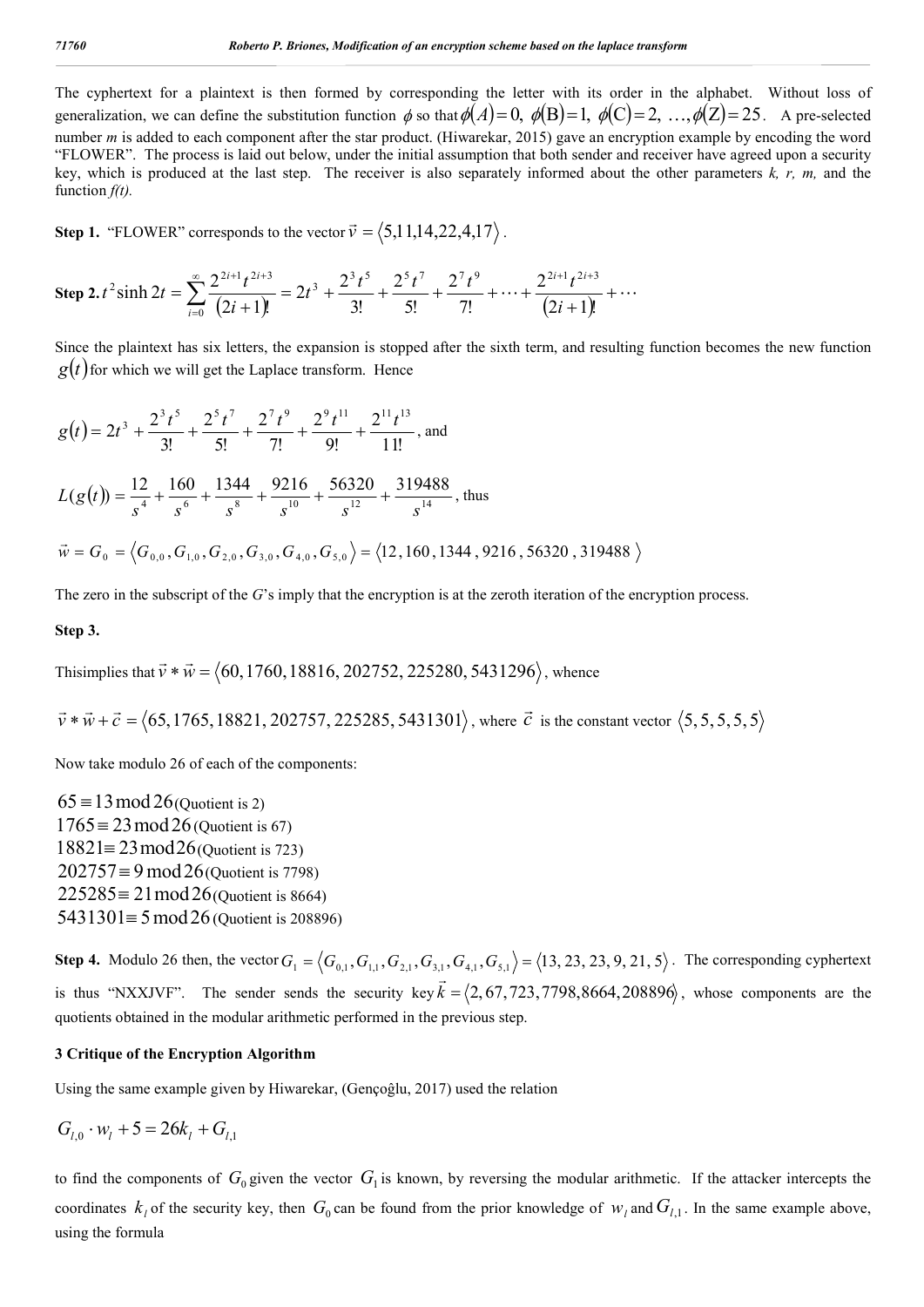$$
G_{l,0} = \frac{26k_l + G_{l,1} - 5}{w_l},
$$

values can be easily found as follows:

$$
G_{0,0} = \frac{26k_0 + G_{0,1} - 5}{w_0} = \frac{26 \times 2 + 13 - 5}{12} = 5,
$$
  

$$
G_{1,0} = 11, G_{2,0} = 14, G_{3,0} = 22, G_{4,0} = 4, \text{ and } G_{5,0} = 17.
$$

In the same vein, (Mishra and Gupta, 2014) encodes the plaintext "PROFESSOR" to get the cyphertext "PQMEIYEKM", using the parameters  $k = 1$ ,  $r = 2$ ,  $m = 0$ , and  $f(t) = e^t$ , thereby using the Laplace transform of the sum of the first nine terms of  $te^{2t}$ , namely

$$
\frac{15}{s^2} + \frac{68}{s^3} + \frac{168}{s^4} + \frac{160}{s^5} + \frac{320}{s^6} + \frac{3456}{s^7} + \frac{8064}{s^8} + \frac{14336}{s^9} + \frac{39168}{s^{10}}
$$

Using modular arithmetic, they then proceeded to decode letter by letter in the same fashion as (Gençoĝlu, 2017). Mishra and Gupta even went deeper as to say that the manner the encoding was done was actually independent of the Laplace transform. Although they questioned whether the parameter  $r$  was part of the key or a pre-shared value, they carried their decoding using modular arithmetic as if the parameters  $k$ ,  $r$ , and  $f(t)$  were pre-shared, and somehow intercepted by the potential third-party attacker. In deciphering the cyphertext "PQMEIYEKM", they didn't even assume that they got hold of the security key, and deciphered the cyphertext at face value using brute force with modular arithmetic. Once possible candidates were laid out, it becomes a matter of arriving at the recognizable word to finally get the original plaintext.

In addition, letting  $P_1P_2P_3P_4P_5$  be the plaintext and  $C_1C_2C_3C_4C_5$  the cyphertext, Mishra and Gupta (2014) showed that

$$
L\left\{\sum_{i=1}^n\frac{r^{i-1}\phi(P_i)t^i}{(i-1)!}\right\}=\sum_{i=1}^n\frac{ir^{i-1}\phi(P_i)}{s^{i+1}},
$$

which produced the value  $G_{l,1}$ . (In their encryption,  $m = 0$ .) The *i*th letter from the cyphertext is then obtained by evaluating the expression  $C_i = \phi^{-1} \{ir^{i-1}\phi(P_i) \mod 26\}$ . Since the bracketed expression was dependent only on *r* and  $\phi$ , they were prompted to conclude that the Hiwarekar's encryption algorithm is independent of the Laplace transform.

#### **4. Counterarguments**

For a single iteration the Hiwarekar encryption algorithm is straightforward to decode using modular arithmetic. However, in both examples in the preceding section, it was assumed that the values of the parameters *m*, *k*, *r*,and even the function  $f(t)$  were known in advance to a third-party attacker prior to decoding, hence pre-shared. This fact would render the breaking of the cyphertext relatively easy if the third-party attacker could somehow intercept the security key. In addition, the computation's complexity in the preceding examples was ameliorated by the fact that only a single iteration was used, although the complexity would drastically increase if multiple iterations are performed. Indeed, Hiwarekar (2014) talked about encrypting the original plaintext  $P_0P_1P_2\cdots P_{n-1}$  to the cyphertext  $\phi^{-1}(G_{0,j}G_{1,j}G_{2,j}\ldots G_{n-1,j})$ , where the resulting cyphertexts are encoded up to iiterations.

In the first example, for instance, two iterations under the same parameters would initially encode "FLOWER" to "NXXJVF" which in turn would encode to "FTDJLF". The computations are as follows:

$$
\vec{c}_1 = NXXJVF = \langle 13, 23, 23, 9, 21, 5 \rangle
$$
  
\n
$$
\vec{w} = \langle 12, 160, 1344, 9216, 56320, 319488 \rangle
$$
  
\n
$$
\Rightarrow \vec{c}_1 * \vec{w} + \vec{c} = \langle 161, 3685, 30917, 82949, 1182725, 1597445 \rangle
$$
,  
\nand then

 $161 \equiv 5 \mod 26$  (Quotient is 6)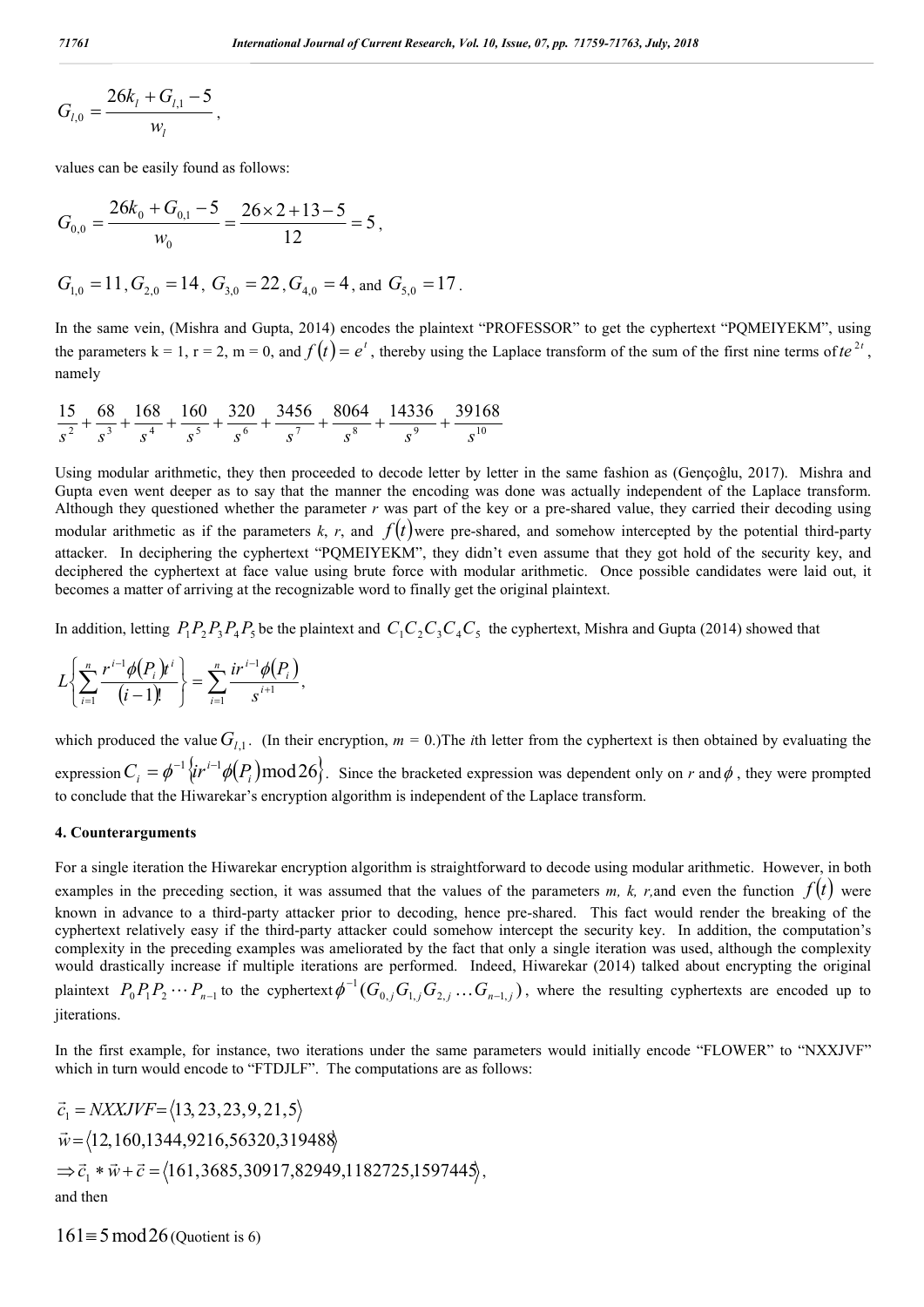$3685 \equiv 19 \mod 26$  (Quotient is 141)  $30917 \equiv 3 \mod 26$  (Quotient is 1189)  $82949 \equiv 9 \mod 26$  (Quotient is 3190)  $1182725 \equiv 11 \mod 26$  (Quotient is 45489)  $1597445 \equiv 5 \mod 26$  (Quotient is 61440)

This implies the cyphertext "FTDJLF", with security key  $(6,141,1189, 3190, 45489, 61440)$ . A third iteration, j = 3, would give the cyphertext "NDHJXF".In general, for j iterations of the plaintext  $P_1P_2P_3 \cdots P_n$ , to decode from  $G_i$  to  $G_{i-1,i}$ , one would use the formula

 $G_{i,j} = \{G_{i,j-1}K_r(i) + p\} \text{mod } 26 = q_{i,j} - 26k_{i,j}$ where  $i = 1, 2, 3, ..., n$ .  $\langle k_{1,i}, k_{2,i}, k_{3,i},..., k_{n,i} \rangle$  is the security key at the (last) jth iteration. The coefficient function  $\kappa_r(i)$  depends

only on *i* (once r is already set) and depends on the Laplace transform of the Maclaurin expansion of the selected function  $f(t)$ (Hiwarekar, 2015).

If decoding every letter is performed using modular arithmetic beginning at the last iteration, the problem of determining which letter is actually the one intended by the sender arises, as there might be at least two possible candidates that may arise during the solution of a modular equation. This could result in letters forming intermediate cyphertext words that may look meaningless or not found in the dictionary.

#### **5. Modification of the Encryption Algorithm**

In view of the fact that much of the criticism of the Laplace transform-based encryption algorithm is based on single – iteration, this paper proposes a modification of the said encoding scheme, particularly at the initial step. A weakness of the Hiwarekar scheme is that the coefficients of the first *n* terms of the Maclaurin expansion are used. The modification recognizes the fact that the Maclaurin coefficients of a  $C^{\infty}(R)$  function  $f(t)$  is infinite in number, and hence the *n* coefficients can be *randomly* chosen from any of the infinite terms in the series. This gives rise to a second security, which is random by nature and depends on the choice of the sender. This additional key will come from subscripts selected by the sender from the infinite series. Without this subscript key, it becomes much harder to break the cyphertext, even if the security key is intercepted.

#### **Example**

Choose  $f(t) = e^t$ ,  $k = 1$ ,  $r = 2$ ,  $m = 3$ , so that the function whose Laplace transform will be considered is  $g(t) = te^{2t}$ . We want to encode the plaintext "SECRET" under the modified procedure.

#### **Step 1**

"SECRET" would be defined by the vector  $\vec{v} = \langle 18, 4, 2, 17, 4, 19 \rangle$ .

**Step 2**

$$
te^{2t} = \sum_{i=0}^{\infty} \frac{2^i t^{i+1}}{i!} = t + 2t^2 + 2t^3 + \frac{8}{6}t^4 + \frac{16}{24}t^5 + \frac{32}{120}t^6 + \cdots
$$

Now randomly choose six values of the subscript *i*and take their corresponding terms. Suppose the *i*values are 1, 5, 11, 17, 20, and 23. We then take the terms that are defined by the selected *i* values, and add them up to form the function

$$
\frac{2^1t^2}{1!} + \frac{2^5t^6}{5!} + \frac{2^{11}t^{12}}{11!} + \frac{2^{17}t^{18}}{17!} + \frac{2^{20}t^{21}}{20!} + \frac{2^{23}t^{24}}{23!}
$$
  
\n
$$
\Rightarrow L\left\{\frac{2^1t^2}{1!} + \frac{2^5t^6}{5!} + \frac{2^{11}t^{12}}{11!} + \frac{2^{17}t^{18}}{17!} + \frac{2^{20}t^{21}}{20!} + \frac{2^{23}t^{24}}{23!}\right\}
$$
  
\n
$$
= \frac{2^1}{1!} \cdot \frac{2!}{s^3} + \frac{2^5}{5!} \cdot \frac{6!}{s^7} + \frac{2^{11}}{11!} \cdot \frac{12!}{s^{13}} + \frac{2^{17}}{17!} \cdot \frac{18!}{s^{19}} + \frac{2^{20}}{20!} \cdot \frac{21!}{s^{22}} + \frac{2^{23}}{23!} \cdot \frac{24!}{s^{25}}
$$
  
\n
$$
= \frac{4}{s^3} + \frac{192}{s^7} + \frac{24576}{s^{13}} + \frac{2359296}{s^{19}} + \frac{22020096}{s^{22}} + \frac{201326592}{s^{27}}
$$